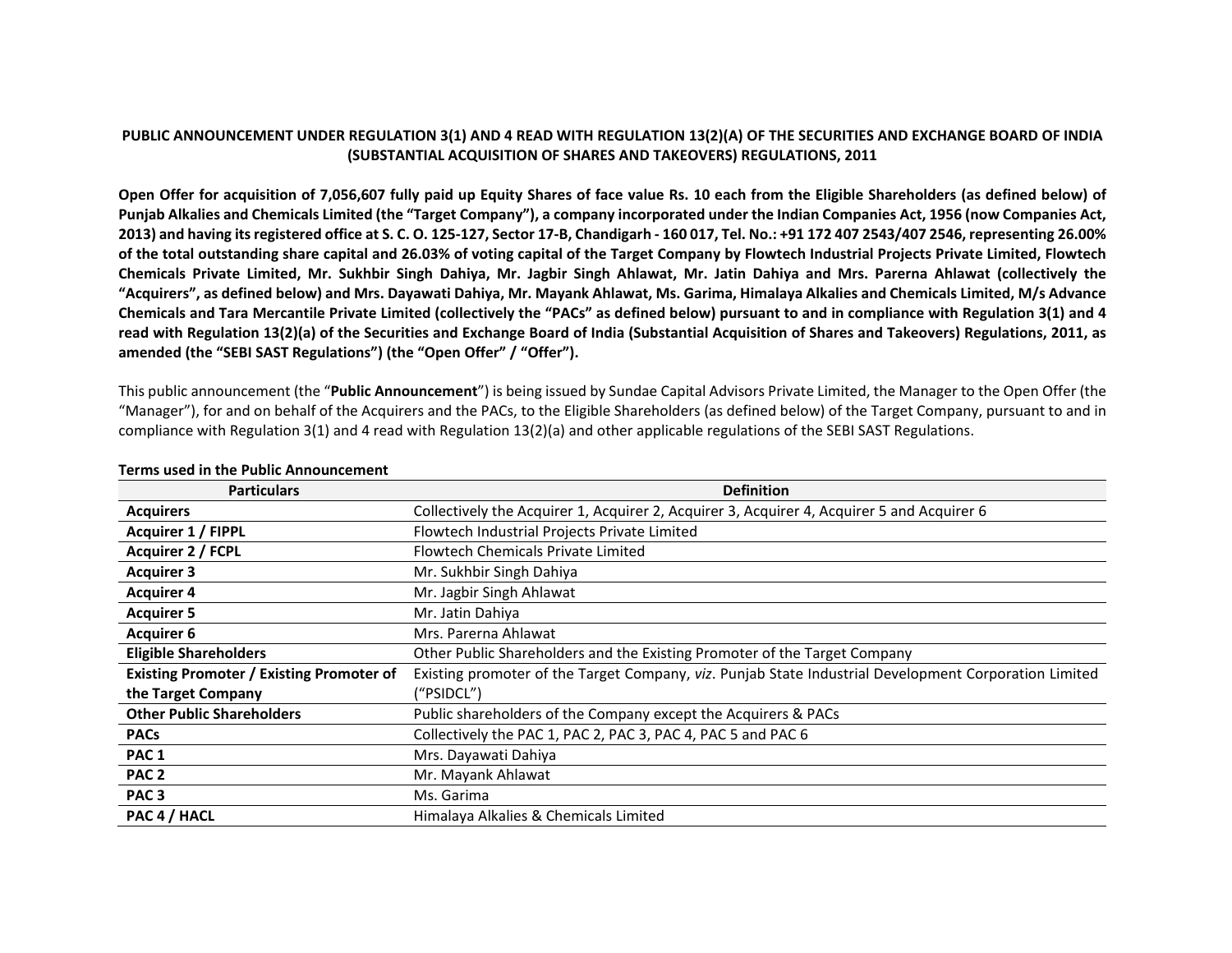| <b>Particulars</b> | <b>Definition</b>               |
|--------------------|---------------------------------|
| PAC <sub>5</sub>   | Advance Chemicals               |
| PAC 6 / TMPL       | Tara Mercantile Private Limited |

## **1. Offer Details**

**1.1 Size of the Offer**: 7,056,607 fully paid up Equity Shares of face value Rs. 10/‐ each representing 26.00% of the total outstanding share capital and 26.03% of voting capital of the Target Company. The Acquirers and PACs do not intend to acquire partly paid up shares under the Offer. The Shareholders who are holding partly paid‐up shares of the Target Company will have to make the partly paid‐up shares as fully paid‐up to become eligible to tender their shares in the Open Offer. The partly paid‐up Shareholders have to contact the Target Company for knowing the amount outstanding and payable for making such shares fully paid up, including the interest payable, if any.

The Acquirers and PACs may propose to increase the Offer Size by increasing the number of Equity Shares proposed to be acquired or the Offer Price. If there is any upward revision in the Offer Size or the Offer Price at any time up to one (1) Working Day prior to commencement of the Tendering Period in terms of the SEBI SAST Regulations, the same would also be informed by way of an announcement in the same newspapers where the Detailed Public Statement will be published.

- **1.2 Offer Price / Consideration (in Rs.)**: The Offer Price of Rs. 39.10 (Rupees Thirty Nine and Paise Ten only) per Equity Share fully paid up is calculated in accordance with the Regulation 8(2) of the SEBI Regulations ("**Offer Price**"). The total funds required for implementation of the Offer (assuming full acceptance) for the acquisition of 7,056,607 fully paid up Equity Shares at Rs. 39.10 per Equity Share is Rs. 275,913,333.70 (Rupees Twenty Seven Crore Fifty Nine Lakhs Thirteen Thousand Three Hundred Thirty Three and Paise Seventy Only).
- **1.3 Mode of payment**: The Offer Price is payable in "Cash" in accordance with Regulation 9(1)(a) of the SEBI SAST Regulations and the terms and conditions mentioned in this Public Announcement and to be set out in the Detailed Public Statement and Letter of Offer that are proposed to be issued in accordance with the SEBI SAST Regulations.
- **1.4 Type of Offer**: This will be <sup>a</sup> "Mandatory Offer" under the Regulation 3(1) and 4 read with Regulation 13(2)(a) of the SEBI Regulations. The Offer is not a conditional offer subject to minimum level of acceptances.

# **2. Transaction which has triggered the Open Offer obligation (Underlying Transaction)**

Till the date of this Public Announcement, the Acquirers and PACs has acquired 6,611,460 equity shares representing 24.36% of the equity share capital and 24.39% of the voting capital of the Target Company. On August 05, 2020, Acquirer 1, in its Board Meeting, has decided to place <sup>a</sup> Purchase Order ("PO") of the same date with Eureka Stock & Share Broking Services Limited (the "Broker") to acquire upto 500,000 Equity Sharesrepresenting 1.84% of the paid up Equity Share Capital and also 1.84% of the voting capital of the Target Company at <sup>a</sup> price not exceeding Rs. 39.10 (Rupees Thirty Nine and Paise Ten Only) per Equity Share. The said maximum 500,000 Equity Shares are proposed to be purchased on BSE on or before August 31, 2020.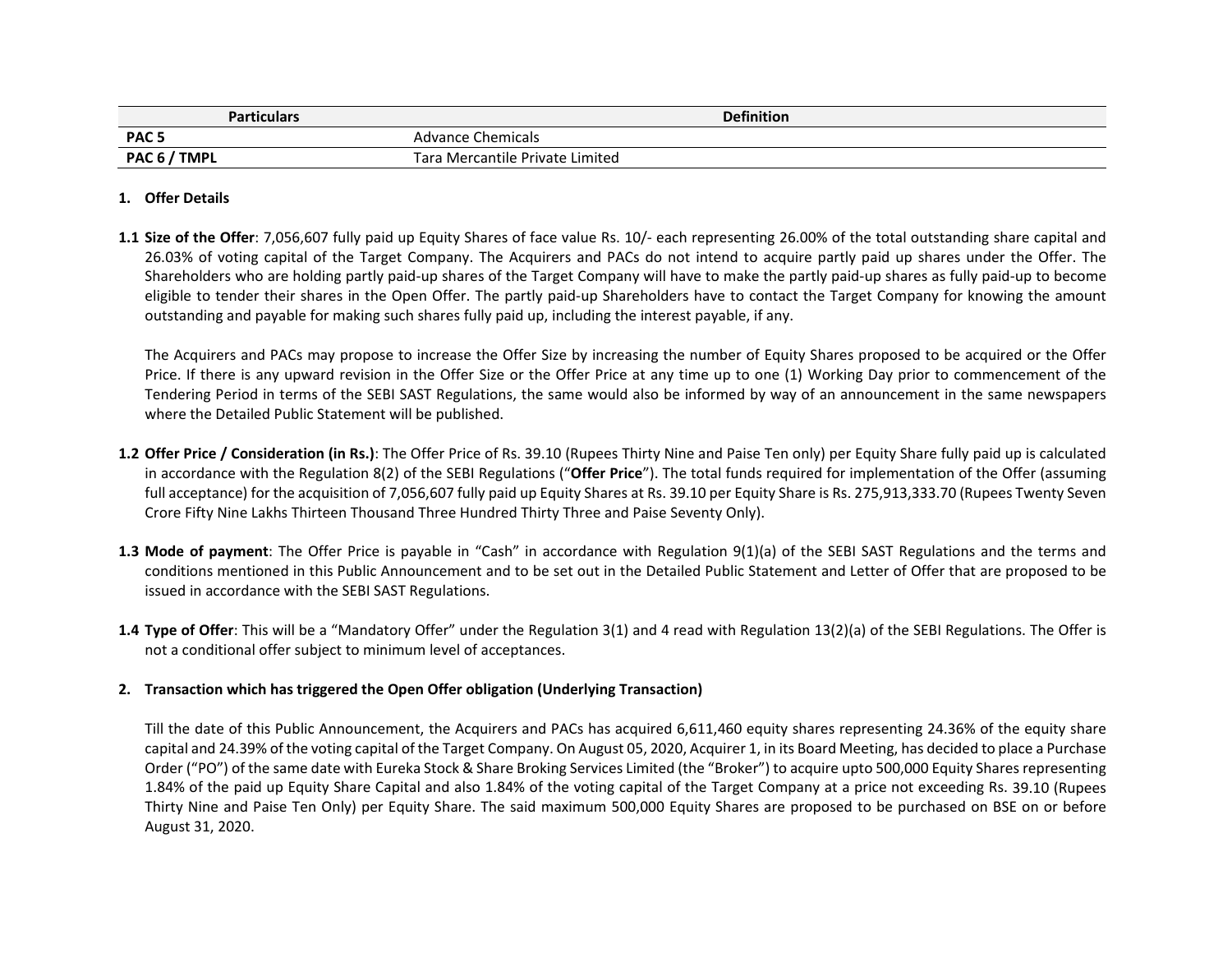Pursuant to the abovementioned intent of the Acquirers and PACs to purchase equity shares of the Target Company entitling the Acquirers and PACs to gain control over more than 25% of the paid up equity share capital and voting capital of the Target Company, this mandatory offer is being made by the Acquirers and PACs in compliance with Regulation 3(1) and 4 read with Regulation 13(2)(a) of the SEBI SAST Regulations.

| Type of     | <b>Mode of Transaction</b> |               | Shares / voting rights acquired / | <b>Total Consideration for</b> | Mode of     | <b>Regulation which</b> |
|-------------|----------------------------|---------------|-----------------------------------|--------------------------------|-------------|-------------------------|
| transaction | (Agreement /               |               | proposed to be acquired           | shares / voting rights         | payment     | has / will be           |
| (Direct $/$ | Allotment / Market         | Number of     | % vis-a-vis total                 | (VR) proposed to be            | (Cash /     | triggered               |
| Indirect)   | Purchase)                  | equity shares | equity / voting capital           | acquired                       | securities) |                         |
| Direct      | Market Purchase            | Upto 500,000  | 84%،                              | Upto Rs. 195.50 lakhs          | Cash        | Regulation $3(1)$ & 4   |

Details of the underlying transaction:

## **3. Details of the Acquirers and PACs**

## **3.1** The details of the Acquirers are as under:

| <b>Details</b> | Name of the<br><b>Acquirers / PACs</b>                | <b>Residential Address /</b><br><b>Registered Office / Principal</b><br>place of business | Names of persons in<br>control / promoters                | Name of<br>the Group,<br>if any, to<br>which the<br><b>Acquirers</b> |                     | <b>Pre Transaction</b><br>shareholding |                     | Proposed shareholding after<br>the acquisition of shares<br>which triggered the Open<br>Offer (excluding the shares<br>tendered in the Open Offer) |
|----------------|-------------------------------------------------------|-------------------------------------------------------------------------------------------|-----------------------------------------------------------|----------------------------------------------------------------------|---------------------|----------------------------------------|---------------------|----------------------------------------------------------------------------------------------------------------------------------------------------|
|                |                                                       |                                                                                           |                                                           | and the<br><b>PACs</b>                                               | Number of<br>equity | %age of total<br>voting                | Number of<br>equity | %age of total<br>voting                                                                                                                            |
|                |                                                       |                                                                                           |                                                           | belong to                                                            | shares              | capital *                              | shares              | capital *                                                                                                                                          |
| Acquirer 1     | Flowtech Industrial<br>Projects<br>Private<br>Limited | 315, PP Tower, Netaji Subhash<br>Place, Pitampura, Delhi - 110<br>034                     | Sukhbir Singh Dahiya<br>Jagbir<br>Singh<br>and<br>Ahlawat | Nil                                                                  | 1,743,572           | 6.43                                   | 2,243,572           | 8.28                                                                                                                                               |
| Acquirer 2     | <b>Flowtech Chemicals</b><br><b>Private Limited</b>   | 314, PP Tower, Netaji Subhash<br>Place, Pitampura, Delhi - 110<br>034                     | Sukhbir Singh Dahiya<br>Jagbir<br>Singh<br>and<br>Ahlawat | Nil                                                                  |                     |                                        |                     |                                                                                                                                                    |
| Acquirer 3     | Sukhbir<br>Singh<br>Dahiya                            | 120,<br>Vasundhra<br>Apartment,<br>Sector - 9, Rohini, New Delhi -<br>110 085             | Not applicable                                            | Nil                                                                  | 1,035,264           | 3.82                                   | 1,035,264           | 3.82                                                                                                                                               |
| Acquirer 4     | Jagbir<br>Singh<br>Ahlawat                            | C - 1/701, Sai Baba Apartment,<br>Sector - 9, Rohini, New Delhi -<br>110 085              | Not applicable                                            | Nil                                                                  | 800,020             | 2.95                                   | 800,020             | 2.95                                                                                                                                               |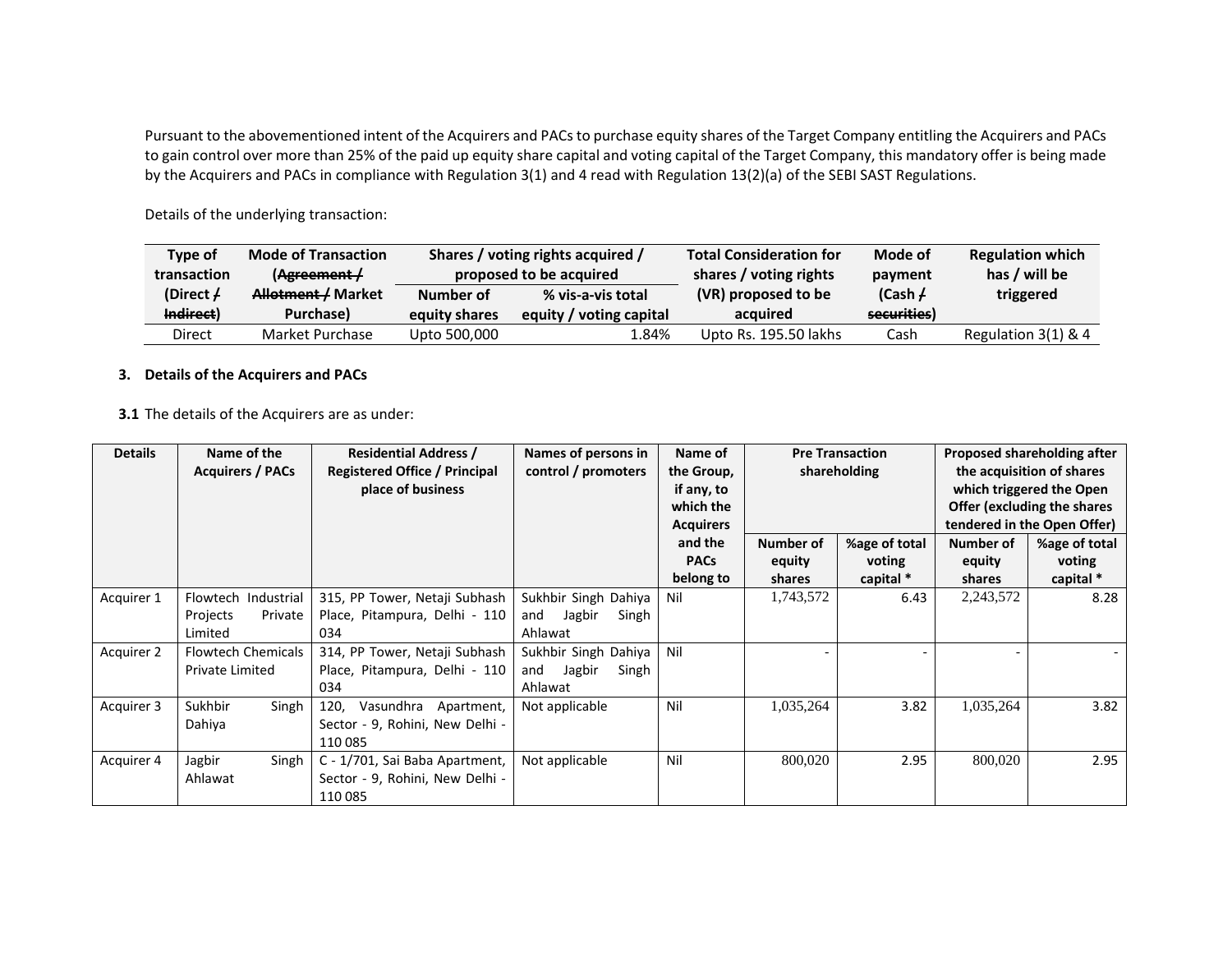| <b>Details</b>   | Name of the<br><b>Acquirers / PACs</b>              | <b>Residential Address /</b><br><b>Registered Office / Principal</b><br>place of business | Names of persons in<br>control / promoters                | Name of<br>the Group,<br>if any, to<br>which the<br><b>Acquirers</b> |                                      | <b>Pre Transaction</b><br>shareholding |                               | Proposed shareholding after<br>the acquisition of shares<br>which triggered the Open<br>Offer (excluding the shares<br>tendered in the Open Offer) |
|------------------|-----------------------------------------------------|-------------------------------------------------------------------------------------------|-----------------------------------------------------------|----------------------------------------------------------------------|--------------------------------------|----------------------------------------|-------------------------------|----------------------------------------------------------------------------------------------------------------------------------------------------|
|                  |                                                     |                                                                                           |                                                           | and the<br><b>PACs</b><br>belong to                                  | <b>Number of</b><br>equity<br>shares | %age of total<br>voting<br>capital *   | Number of<br>equity<br>shares | %age of total<br>voting<br>capital *                                                                                                               |
| Acquirer 5       | Jatin Dahiya                                        | 120, Vasundhra Apartment,<br>Sector - 9, Rohini, New Delhi -<br>110 085                   | Not applicable                                            | Nil                                                                  |                                      |                                        |                               |                                                                                                                                                    |
| Acquirer 6       | Parerna Ahlawat                                     | C - 1/701, Sai Baba Apartment,<br>Sector - 9, Rohini, New Delhi -<br>110 085              | Not applicable                                            | Nil                                                                  | 740,063                              | 2.73                                   | 740,063                       | 2.73                                                                                                                                               |
| PAC <sub>1</sub> | Dayawati Dahiya                                     | 120, Vasundhra Apartment,<br>Sector - 9, Rohini, New Delhi -<br>110 085                   | Not applicable                                            | Nil                                                                  | 712,034                              | 2.63                                   | 712,034                       | 2.63                                                                                                                                               |
| PAC <sub>2</sub> | Mayank Ahlawat                                      | C - 1/701, Sai Baba Apartment,<br>Sector - 9, Rohini, New Delhi -<br>110 085              | Not applicable                                            | Nil                                                                  |                                      |                                        |                               |                                                                                                                                                    |
| PAC <sub>3</sub> | Garima                                              | 120, Vasundhra Apartment,<br>Sector - 9, Rohini, New Delhi -<br>110 085                   | Not applicable                                            | Nil                                                                  | 220,000                              | 0.81                                   | 220,000                       | 0.81                                                                                                                                               |
| PAC <sub>4</sub> | Himalaya<br>Alkalies<br>and<br>Chemicals<br>Limited | C - 1/701, Sai Baba Apartment,<br>Sector - 9, Rohini, New Delhi -<br>110 085              | Sukhbir Singh Dahiya<br>and<br>Jagbir<br>Singh<br>Ahlawat | Nil                                                                  | 520,878                              | 1.92                                   | 520,878                       | 1.92                                                                                                                                               |
| PAC <sub>5</sub> | <b>Advance Chemicals</b>                            | Khasra No. 268/1 and 268/2,<br>Village Hamidpur, Delhi - 110<br>036                       | Dahiya<br>Jatin<br>and<br>Mayank Ahlawat                  | Nil                                                                  | 392,032#                             | 1.45                                   | 392,032#                      | 1.45                                                                                                                                               |
| PAC <sub>6</sub> | Mercantile<br>Tara<br>Private Limited               | 314-315,<br>PP Tower, Netaji<br>Subhash<br>Place,<br>Pitampura,<br>Delhi - 110 034        | Sukhbir Singh Dahiya<br>and<br>Jagbir<br>Singh<br>Ahlawat | Nil                                                                  | 447,597                              | 1.65                                   | 447,597                       | 1.65                                                                                                                                               |
|                  | Total $\rightarrow$                                 |                                                                                           |                                                           |                                                                      | 6,611,460                            | 24.39                                  | 7,111,460                     | 26.24                                                                                                                                              |

\* The Target Company has 72,152 partly paid up equity shares with paid up amount of Rs. 5 per share. Such partly paid up shares carry voting rights proportionate to the amount paid up on such shares vis‐à‐vis <sup>a</sup> fully paid up share which carries 1 voting right per share. The same is based on the Article 114(2) of the Articles of Association of the Target Company reads as under:

"Upon a poll the voting right of every member holding equity shares are entitled to vote and present in person (including a proxy of a corporation or a representative of a company present as aforesaid) or by a proxy shall be in the same proportion as the capital paid on the equity shares or share (whether fully paid or partly paid) *held by him bears to the total paid up capital of the Company.*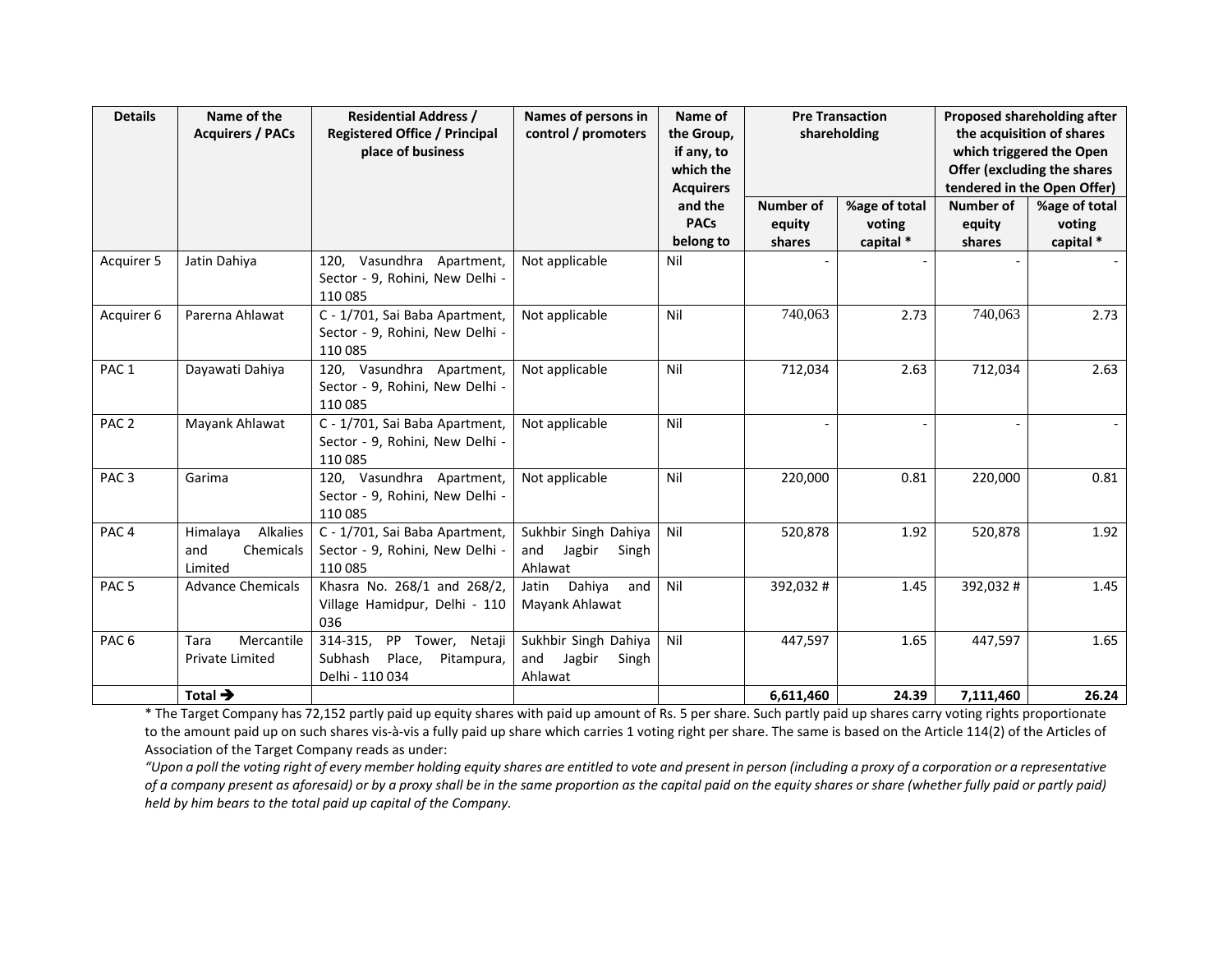In this Public Announcement, we have calculated the voting rights in accordance with the above mentioned provision of Article 114(2) of the Articles of Association of the Target Company. However, the Target Company has considered NIL voting rights on the partly paid up shares while submitting its **shareholding pattern on quarterly basis with the Stock Exchange.**

# Advance Chemicals is an unregistered partnership firm and the share owned by it are held in the name of Mayank Ahlawat, partner of Advance Chemicals.

#### **3.2** Any other interest in the Target Company

The Acquirers and PACs, and entities controlled by them, have undertaken certain transactions with Target Company including purchase of liquid chlorine, rent for CL2 toners and hazardous material handling charges in the ordinary course of business at armslength. Further, Flowtech Chemicals Private Limited, has been allocated <sup>a</sup> land admeasuring 3 acres by the Target Company on lease to set up <sup>a</sup> Chlorinated Paraffin Plant within Target Company's plant complex. The said land was granted on lease commencing from June 16, 2012 for period of thirty years

## **3 Details of Selling Shareholder**: Not applicable

## **4 Details of Target Company**

| <b>Name</b>                                      | : Punjab Alkalies and Chemicals Limited                          |
|--------------------------------------------------|------------------------------------------------------------------|
| <b>CIN</b>                                       | : L24119CH1975PLC003607                                          |
| Registered Office                                | $\therefore$ S. C. O. 125-127, Sector 17-B, Chandigarh - 160 017 |
| Stock Exchange(s) where equity shares are listed | BSE Limited (Scrip code: 506852; Scrip ID: "PACL")               |

#### **5 Other Details**

5.1 The Present issued, subscribed and paid up equity capital of the Target Company is Rs. 271,047,200 comprising of 27,068,644 equity shares of face value Rs. 10 each fully paid up and 72,152 equity shares of paid up value Rs. 5 each. No fresh equity shares are proposed to be issued / allotted to the Acquirers and PACs during this Open Offer process.

However, the Target Company has 2,769,200 Fully convertible Debentures outstanding as on the date of this Public Announcement. The Target Company has made the following disclosure with BSE Limited on June 30, 2020 w.r.t. the FCDs issued by it:

# "We would also like to inform you that the extension in existing tenure / redemption date of 27,69,200 Secured Fully Convertible Debentures of *Rs. 100/‐ each issued to CDR Lenders from 01.07.2020 to 01.01.2021 is under process.*"

As per the terms of the FCDs, the same were to be converted into equity shares on July 01, 2020. Since the Target Company has not converted FCDs into equity shares and has also applied with FCD Holders to extend the conversion terms, including postponement of the date of conversion to January 01, 2021. If the same is approved by the lenders, the conversion of the FCDs are not expected prior to the tenth working day from the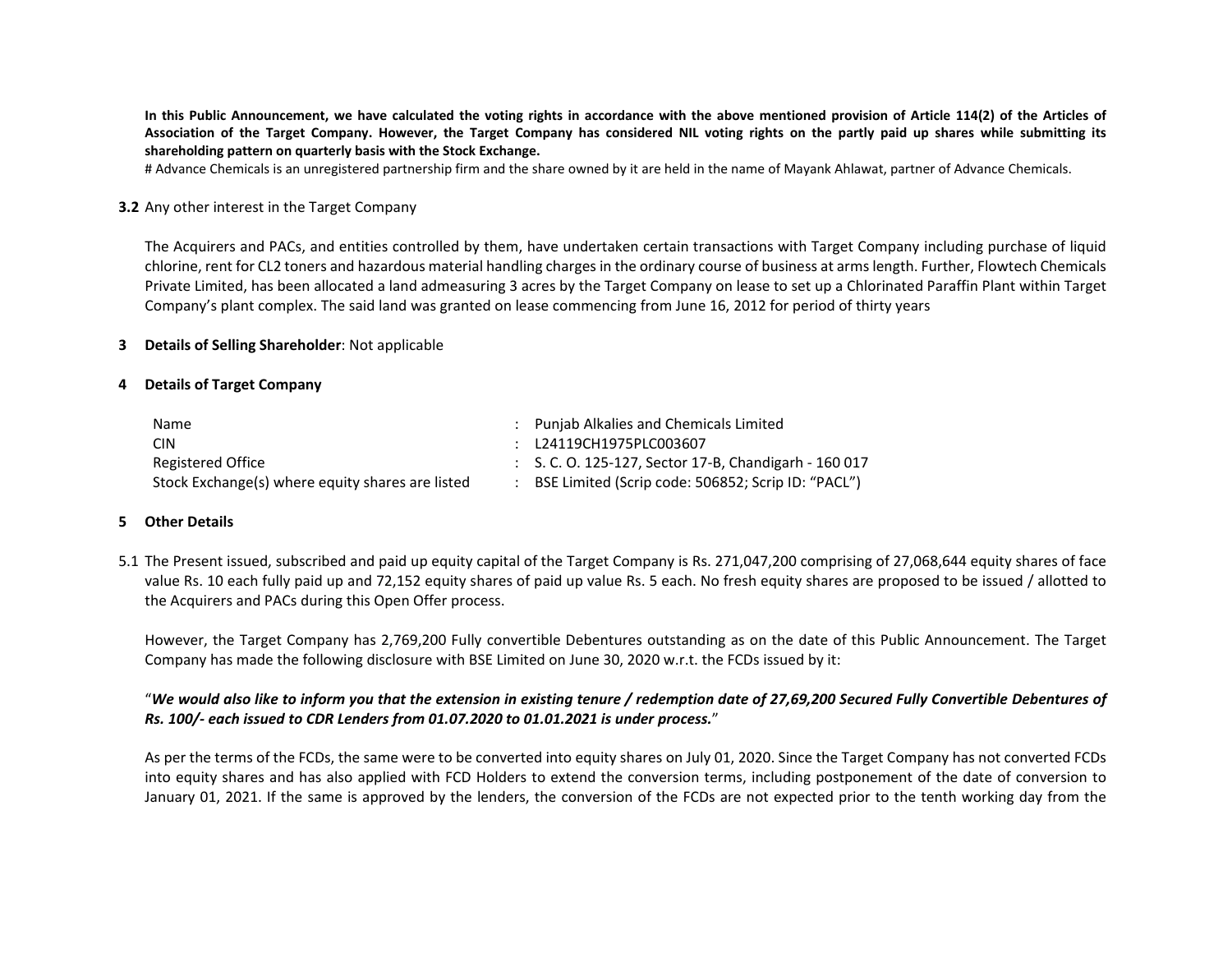closure of the tendering period under this Offer. Therefore the resulting equity shares to be issued, on <sup>a</sup> future date, have not been considered for calculation of the minimum offer size of 26%, as required under Regulation 7(1) of the SEBI SAST Regulations, for the purpose of this Offer.

| No. of shares / securities                           | <b>Total number of</b><br>shares / securities<br>issued | Proportionate number of<br>voting shares / voting capital | <b>Voting</b><br>rights (%) |
|------------------------------------------------------|---------------------------------------------------------|-----------------------------------------------------------|-----------------------------|
| Fully paid up equity shares of Rs. 10 each           | 27.068.644                                              | 27,068,644                                                | 99.87                       |
| Partly paid up equity shares with Rs. 5 each         | 72.152                                                  | 36.076                                                    | 0.13                        |
| Secured Fully Convertible Debentures of Rs. 100 each | 2,769,200                                               | $\overline{\phantom{0}}$                                  |                             |

Accordingly, for the purpose of voting rights, the voting capital has been calculated as under:

5.2 A Detailed Public Statement containing other Offer related information will be published on or before August 12, 2020 in accordance with Regulation 14(3) of the SEBI Regulations. The DPS shall, inter alia, contain details of the Open Offer including detailed information on the Offer Price, the Acquirers, the PACs, the Target Company, the background to the Open Offer, the statutory approvals required for the Open Offer, details of financial arrangements, and other terms and conditions pertaining to the Open Offer.

- 5.3 The Acquirers and PACs undertakes that they are aware of and shall comply with all obligations under the SEBI SAST Regulations and have adequate financial resources to meet the Offer obligations.
- 5.4 The Offer is not conditional upon any minimum level of acceptance in terms of Regulation 19(1) of the SEBI SAST Regulations. This Public Announcement is not being issued pursuant to <sup>a</sup> competing offer in terms of Regulation 20 of the SEBI SAST Regulations.
- 5.5 In terms of Regulation 7(6) of the SEBI SAST Regulations, except the Acquirers and PACs, all shareholders of the Target Company, including the Existing Promoters of the Target Company, can participate in the Offer.
- 5.6 Pursuant to the Offer, if the shareholding of the Acquirers & PACs exceeds beyond the shareholding of the Existing Promoter of the Target Company, i.e. Punjab State Industrial Development Corporation Limited, the Acquirers and PACs will becomes the single largest group of shareholders of the Target Company. Post becoming the single largest group of controlling shareholder, the Acquirers and PACs intend to re-classify themselves as either (i) Co‐promoters of the Target Company along with the Existing Promoter, i.e. Punjab State Industrial Development Corporation Limited; or (ii) the Promoters of the Target Company. Thisreclassification of Acquirers and PACs as Co‐promoters or Promoters will be in compliance with the provisions of Regulation 31A(5) of the SEBI LODR Regulations.

The Acquirers & PACs cannot comment on the status of Punjab State Industrial Development Corporation Limited continuing as Promoters of the Target Company post completion of the Offer. The said decision shall be solely taken by Punjab State Industrial Development Corporation Limited.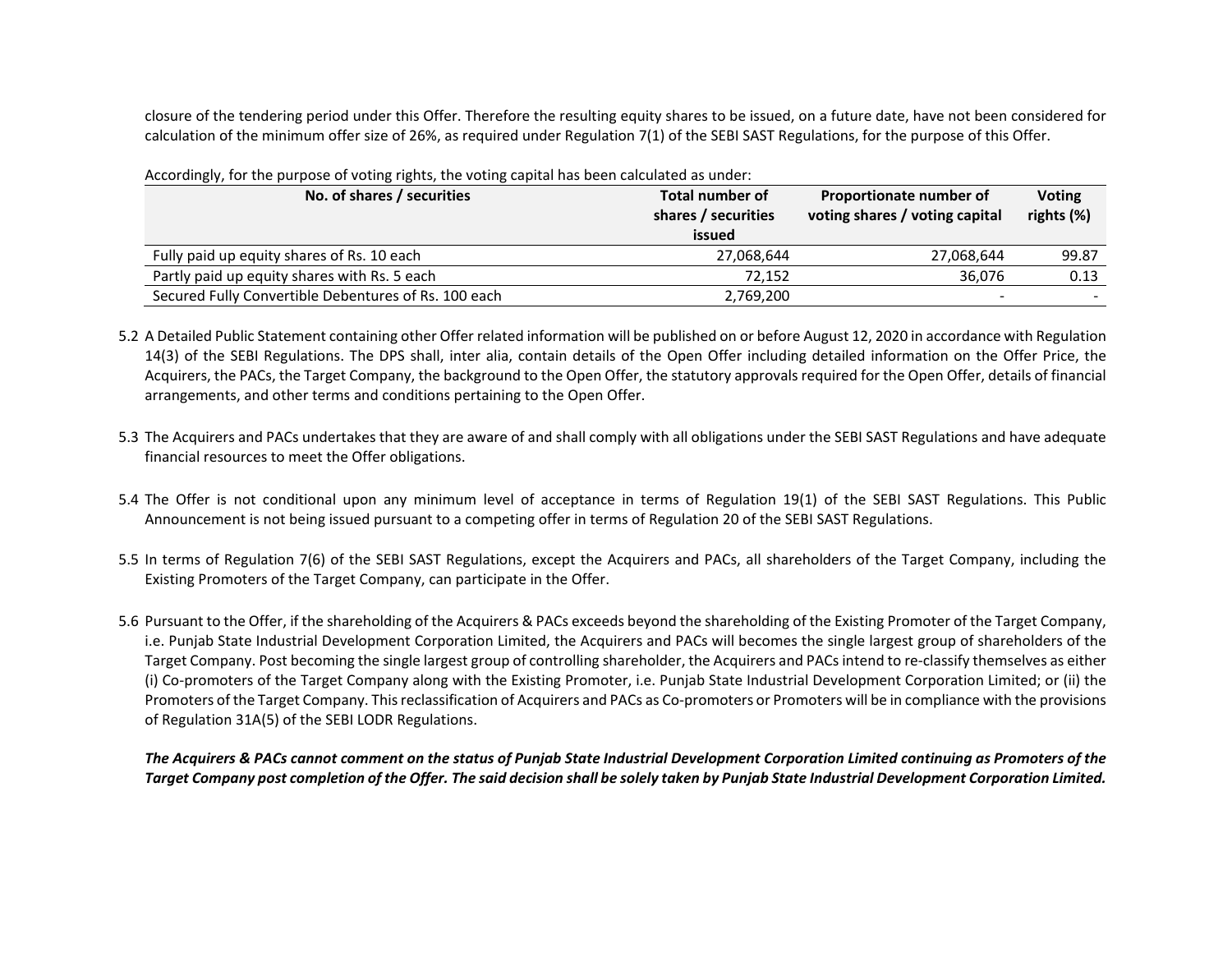After the completion of this Open Offer, if the Existing Promoters of the Target Company continue to remain as Promoters, the public shareholding in the Target Company may fall below the minimum public shareholding requirement as per Rule 19(2) and 19A of the SCRR read with Regulation 38 of the SEBI (Listing Obligations and Disclosure Requirements), 2015.

The Acquirers & PACs have given an undertaking that if pursuant to this Open Offer, the public shareholding in the Target Company falls below 25% of the Voting Rights / paid up Equity Share Capital, due to reason mentioned in this Clause, it will facilitate the Target Company to raise the level of public shareholding to the level as specified for continuous listing under the Securities Contracts (Regulation) Rules, 1957 and in accordance with such directions as may be issued by the Stock Exchange on which the Equity Shares of the Target Company are listed within <sup>a</sup> period of twelve (12) months from the date of completion of Open Offer. In terms of Regulation 7(5) of the SEBI SAST Regulations, the Acquirers and PACs has further undertaken that if the shareholding of the Promoter and Promoter Group (including Acquirers & PACs) is more than 75% of the Voting Rights / paid up Equity Share Capital of the Target Company pursuant to the present Offer, it will not make any voluntary delisting offer under the Securities and Exchange Board of India (Delisting of Equity Shares) Regulations, 2009, unless <sup>a</sup> period of twelve months has elapsed from the date of the completion of the Offer Period.

Further, the compliance with respect to the minimum public shareholding shall be undertaken by the Acquirers & PACs, individually or collectively, in such manner and timelines as prescribed under applicable law.

- 5.7 All the information pertaining to the Target Company contained in this Public Announcement has been obtained from publicly available sources, and the accuracy thereof has not been independently verified by the Manager to the Open Offer.
- 5.8 The Acquirers, the PACs and the respective directors and partners of the Acquirers and PACs which are non‐individual entities accept full responsibility for the information contained in this Public Announcement and undertake that they are aware of and will comply with the obligations under the SEBI SAST Regulations.

Issued by Manager to the Offer on behalf of the Acquirers and PACs:



**Sundae Capital Advisors Private Limited** SEBI Regn. No.: INM000012494 3rd Floor, C ‐ 11 Community Centre Janak Puri, New Delhi ‐ 110 058 Tel.: +91 11 4914 9740 E‐mail: pacl.openoffer@sundaecapital.com Investor Grievance e-mail id: <u>grievances.mb@sundaecapital.com</u> Website: www.sundaecapital.com Contact Person: NitiN Somani / Anchal Lohia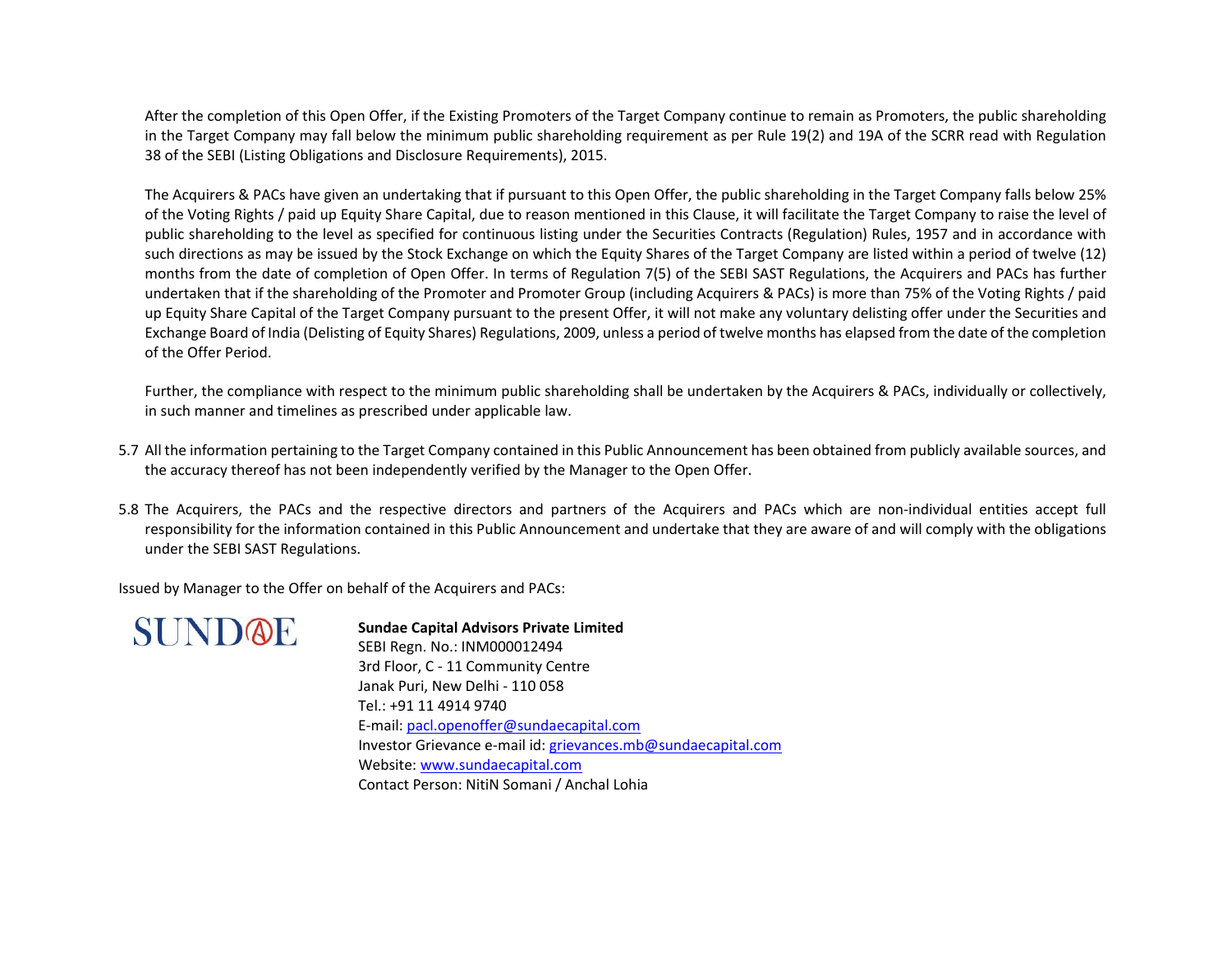*for and on behalf of Acquirers and PACs*

| Signed by Sukhbir Singh Dahiya for himself and also on behalf of $\mid$ Signed by Jagbir Singh Ahlawat for himself $\mid$ |                                           | Signed by Jatin Dahiya for himself |
|---------------------------------------------------------------------------------------------------------------------------|-------------------------------------------|------------------------------------|
| Dayawati Dahiya, Garima, Flowtech Industrial Projects Private                                                             | and also on behalf of Parerna Ahlawat and | and also on behalf of Advance      |
| Limited, Flowtech Chemicals Private Limited, Himalaya Alkalies                                                            | Mayank Ahlawat                            | <b>Chemicals</b>                   |
| and Chemicals Limited and Tara Mercantile Private Limited                                                                 |                                           |                                    |
|                                                                                                                           |                                           |                                    |
|                                                                                                                           |                                           |                                    |
|                                                                                                                           |                                           |                                    |
| Sukhbir Singh Dahiya                                                                                                      | <b>Jagbir Singh Ahlawat</b>               | Jatin Dahiva                       |

Place: New Delhi Date: August 05, 2020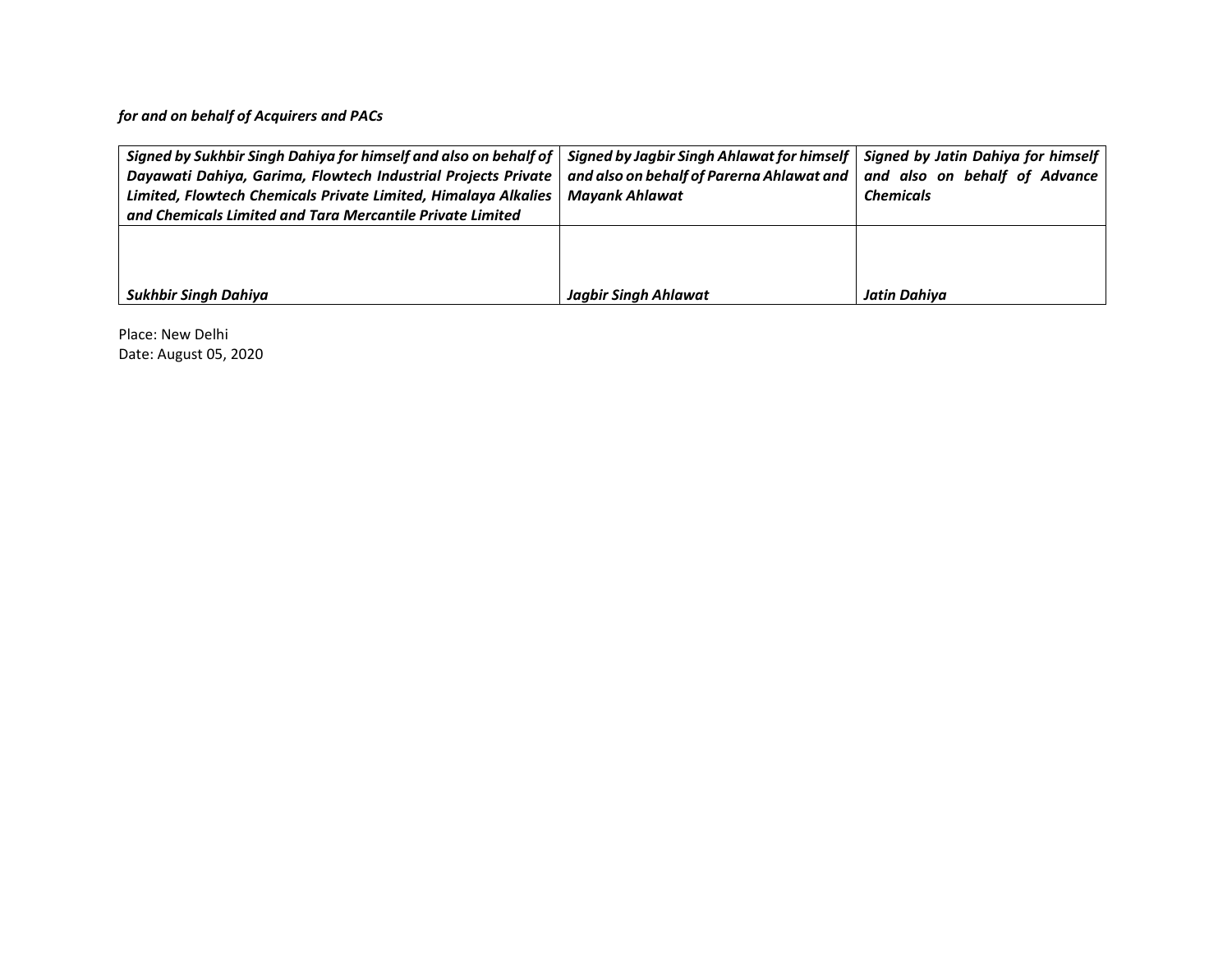CONSIDERATION TO THE PUBLIC ANNOUNCE BUYING DUE DESIGNED RESIGNED IN CONTRACT AND AN ARCHIVERY INTEGRATION (1991)<br>
DESIGNED TO THE SERVICE STATE OF THE SERVICE STATE OF THE SERVICE STATE OF THE SERVICE STATE OF THE SERVIC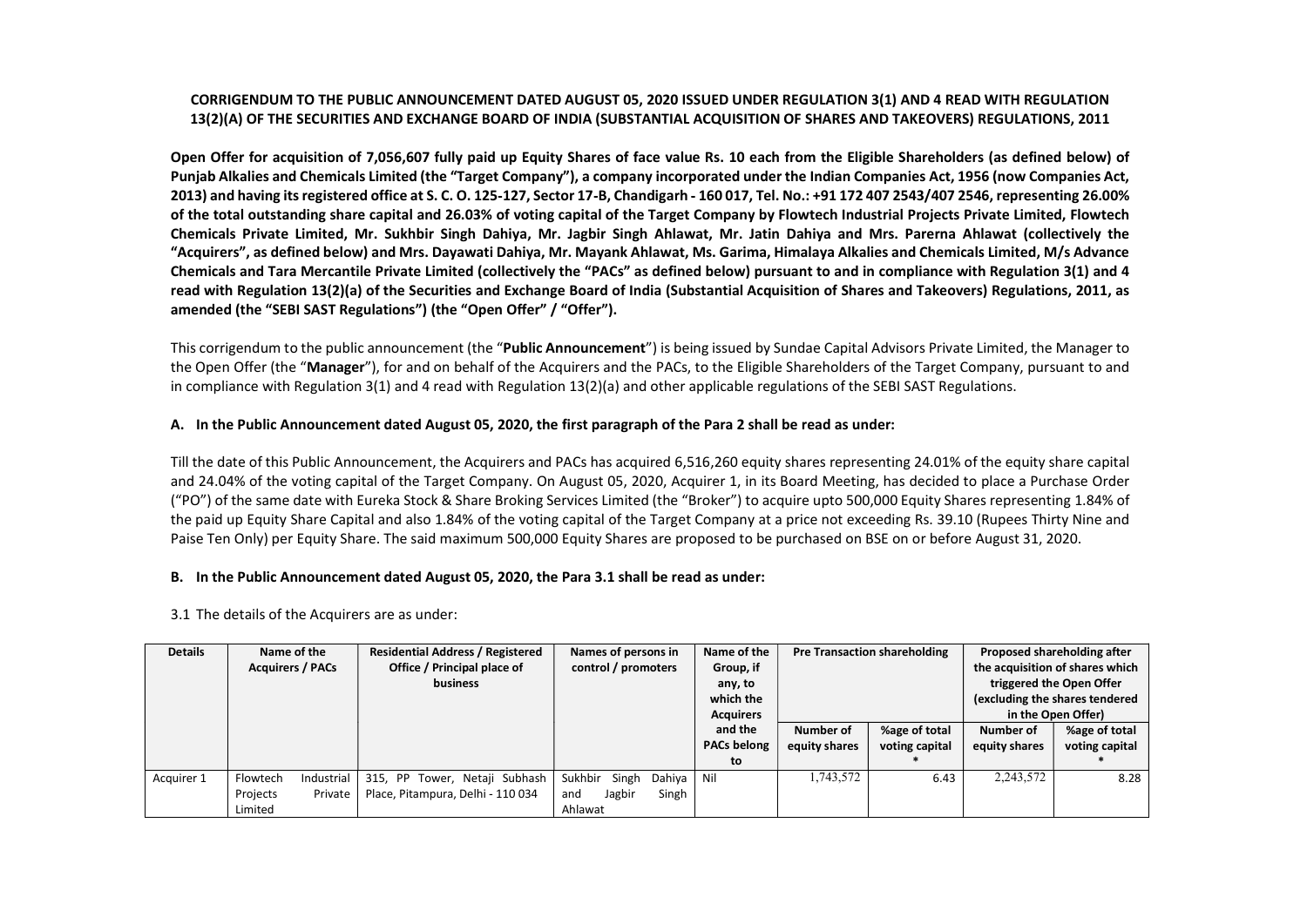| in the Open Offer)<br><b>Acquirers</b><br>and the<br>Number of<br>%age of total<br><b>Number of</b><br>%age of total<br><b>PACs belong</b><br>equity shares<br>voting capital<br>voting capital<br>equity shares<br>to<br>Nil<br>Flowtech Chemicals<br>314, PP Tower, Netaji Subhash<br>Sukhbir Singh Dahiya<br>Private Limited<br>Place, Pitampura, Delhi - 110 034<br>and Jagbir<br>Singh<br>Ahlawat<br>1,035,264<br>1,035,264<br>120, Vasundhra Apartment, Sector<br>Sukhbir Singh Dahiya<br>Nil<br>3.82<br>3.82<br>Not applicable<br>- 9, Rohini, New Delhi - 110 085<br>Nil<br>800,020<br>800,020<br>2.95<br>Jagbir Singh Ahlawat<br>C - 1/701, Sai Baba Apartment,<br>Not applicable<br>2.95<br>Sector - 9, Rohini, New Delhi - 110<br>085<br>120, Vasundhra Apartment, Sector<br>Nil<br>Jatin Dahiya<br>Not applicable<br>- 9, Rohini, New Delhi - 110 085<br>740,063<br>740,063<br>Nil<br>2.73<br>Parerna Ahlawat<br>C - 1/701, Sai Baba Apartment,<br>Not applicable<br>2.73<br>Sector - 9, Rohini, New Delhi - 110<br>085<br>120, Vasundhra Apartment, Sector<br>Not applicable<br>Nil<br>712,034<br>2.63<br>712,034<br>2.63<br>Dayawati Dahiya<br>- 9, Rohini, New Delhi - 110 085<br>Nil<br>Mayank Ahlawat<br>C - 1/701, Sai Baba Apartment,<br>Not applicable<br>Sector - 9, Rohini, New Delhi - 110<br>085<br>Nil<br>120, Vasundhra Apartment, Sector<br>220,000<br>0.81<br>220,000<br>$0.81\,$<br>Garima<br>Not applicable<br>- 9, Rohini, New Delhi - 110 085<br>Nil<br>1.92<br>Himalaya Alkalies and<br>C - 1/701, Sai Baba Apartment,<br>Sukhbir Singh Dahiya<br>520,878<br>1.92<br>520,878<br>Chemicals Limited<br>Sector - 9, Rohini, New Delhi - 110<br>and Jagbir<br>Singh<br>085<br>Ahlawat<br>Khasra No. 268/1 and 268/2,<br>Dahiya<br>and $\sqrt{\overline{N}}$<br>1.45<br>$\overline{392,032}$ #<br>1.45<br><b>Advance Chemicals</b><br>392,032#<br>Jatin<br>Village Hamidpur, Delhi - 110 036<br>Mayank Ahlawat<br>Sukhbir Singh Dahiya<br>$\vert$ Nil<br>1.30<br>352,397<br>1.30<br>Tara<br>Mercantile<br>314-315, PP Tower, Netaji Subhash<br>352,397<br>Private Limited<br>Place, Pitampura, Delhi - 110 034<br>and Jagbir<br>Singh<br>Ahlawat<br>Total $\rightarrow$<br>6,516,260<br>24.04<br>7,016,260<br>25.89<br>* The Target Company has 72,152 partly paid up equity shares with paid up amount of Rs. 5 per share. Such partly paid up shares carry voting rights proportionate<br>to the amount paid up on such shares vis-à-vis a fully paid up share which carries 1 voting right per share. The same is based on the Article 114(2) of the Articles of |                          |
|-------------------------------------------------------------------------------------------------------------------------------------------------------------------------------------------------------------------------------------------------------------------------------------------------------------------------------------------------------------------------------------------------------------------------------------------------------------------------------------------------------------------------------------------------------------------------------------------------------------------------------------------------------------------------------------------------------------------------------------------------------------------------------------------------------------------------------------------------------------------------------------------------------------------------------------------------------------------------------------------------------------------------------------------------------------------------------------------------------------------------------------------------------------------------------------------------------------------------------------------------------------------------------------------------------------------------------------------------------------------------------------------------------------------------------------------------------------------------------------------------------------------------------------------------------------------------------------------------------------------------------------------------------------------------------------------------------------------------------------------------------------------------------------------------------------------------------------------------------------------------------------------------------------------------------------------------------------------------------------------------------------------------------------------------------------------------------------------------------------------------------------------------------------------------------------------------------------------------------------------------------------------------------------------------------------------------------------------------------------------------------------------------------------------------------------------------------------------------------------------------------------------------------------------------------------------------------------------------|--------------------------|
|                                                                                                                                                                                                                                                                                                                                                                                                                                                                                                                                                                                                                                                                                                                                                                                                                                                                                                                                                                                                                                                                                                                                                                                                                                                                                                                                                                                                                                                                                                                                                                                                                                                                                                                                                                                                                                                                                                                                                                                                                                                                                                                                                                                                                                                                                                                                                                                                                                                                                                                                                                                                 | Acquirer 2<br>Acquirer 3 |
|                                                                                                                                                                                                                                                                                                                                                                                                                                                                                                                                                                                                                                                                                                                                                                                                                                                                                                                                                                                                                                                                                                                                                                                                                                                                                                                                                                                                                                                                                                                                                                                                                                                                                                                                                                                                                                                                                                                                                                                                                                                                                                                                                                                                                                                                                                                                                                                                                                                                                                                                                                                                 |                          |
|                                                                                                                                                                                                                                                                                                                                                                                                                                                                                                                                                                                                                                                                                                                                                                                                                                                                                                                                                                                                                                                                                                                                                                                                                                                                                                                                                                                                                                                                                                                                                                                                                                                                                                                                                                                                                                                                                                                                                                                                                                                                                                                                                                                                                                                                                                                                                                                                                                                                                                                                                                                                 | Acquirer 4               |
|                                                                                                                                                                                                                                                                                                                                                                                                                                                                                                                                                                                                                                                                                                                                                                                                                                                                                                                                                                                                                                                                                                                                                                                                                                                                                                                                                                                                                                                                                                                                                                                                                                                                                                                                                                                                                                                                                                                                                                                                                                                                                                                                                                                                                                                                                                                                                                                                                                                                                                                                                                                                 |                          |
|                                                                                                                                                                                                                                                                                                                                                                                                                                                                                                                                                                                                                                                                                                                                                                                                                                                                                                                                                                                                                                                                                                                                                                                                                                                                                                                                                                                                                                                                                                                                                                                                                                                                                                                                                                                                                                                                                                                                                                                                                                                                                                                                                                                                                                                                                                                                                                                                                                                                                                                                                                                                 | Acquirer 5               |
|                                                                                                                                                                                                                                                                                                                                                                                                                                                                                                                                                                                                                                                                                                                                                                                                                                                                                                                                                                                                                                                                                                                                                                                                                                                                                                                                                                                                                                                                                                                                                                                                                                                                                                                                                                                                                                                                                                                                                                                                                                                                                                                                                                                                                                                                                                                                                                                                                                                                                                                                                                                                 | Acquirer 6               |
|                                                                                                                                                                                                                                                                                                                                                                                                                                                                                                                                                                                                                                                                                                                                                                                                                                                                                                                                                                                                                                                                                                                                                                                                                                                                                                                                                                                                                                                                                                                                                                                                                                                                                                                                                                                                                                                                                                                                                                                                                                                                                                                                                                                                                                                                                                                                                                                                                                                                                                                                                                                                 |                          |
|                                                                                                                                                                                                                                                                                                                                                                                                                                                                                                                                                                                                                                                                                                                                                                                                                                                                                                                                                                                                                                                                                                                                                                                                                                                                                                                                                                                                                                                                                                                                                                                                                                                                                                                                                                                                                                                                                                                                                                                                                                                                                                                                                                                                                                                                                                                                                                                                                                                                                                                                                                                                 | PAC <sub>1</sub>         |
|                                                                                                                                                                                                                                                                                                                                                                                                                                                                                                                                                                                                                                                                                                                                                                                                                                                                                                                                                                                                                                                                                                                                                                                                                                                                                                                                                                                                                                                                                                                                                                                                                                                                                                                                                                                                                                                                                                                                                                                                                                                                                                                                                                                                                                                                                                                                                                                                                                                                                                                                                                                                 | PAC <sub>2</sub>         |
|                                                                                                                                                                                                                                                                                                                                                                                                                                                                                                                                                                                                                                                                                                                                                                                                                                                                                                                                                                                                                                                                                                                                                                                                                                                                                                                                                                                                                                                                                                                                                                                                                                                                                                                                                                                                                                                                                                                                                                                                                                                                                                                                                                                                                                                                                                                                                                                                                                                                                                                                                                                                 | PAC <sub>3</sub>         |
|                                                                                                                                                                                                                                                                                                                                                                                                                                                                                                                                                                                                                                                                                                                                                                                                                                                                                                                                                                                                                                                                                                                                                                                                                                                                                                                                                                                                                                                                                                                                                                                                                                                                                                                                                                                                                                                                                                                                                                                                                                                                                                                                                                                                                                                                                                                                                                                                                                                                                                                                                                                                 | PAC <sub>4</sub>         |
|                                                                                                                                                                                                                                                                                                                                                                                                                                                                                                                                                                                                                                                                                                                                                                                                                                                                                                                                                                                                                                                                                                                                                                                                                                                                                                                                                                                                                                                                                                                                                                                                                                                                                                                                                                                                                                                                                                                                                                                                                                                                                                                                                                                                                                                                                                                                                                                                                                                                                                                                                                                                 | PAC <sub>5</sub>         |
|                                                                                                                                                                                                                                                                                                                                                                                                                                                                                                                                                                                                                                                                                                                                                                                                                                                                                                                                                                                                                                                                                                                                                                                                                                                                                                                                                                                                                                                                                                                                                                                                                                                                                                                                                                                                                                                                                                                                                                                                                                                                                                                                                                                                                                                                                                                                                                                                                                                                                                                                                                                                 | PAC <sub>6</sub>         |
|                                                                                                                                                                                                                                                                                                                                                                                                                                                                                                                                                                                                                                                                                                                                                                                                                                                                                                                                                                                                                                                                                                                                                                                                                                                                                                                                                                                                                                                                                                                                                                                                                                                                                                                                                                                                                                                                                                                                                                                                                                                                                                                                                                                                                                                                                                                                                                                                                                                                                                                                                                                                 |                          |
| held by him bears to the total paid up capital of the Company.<br>In this Public Announcement, we have calculated the voting rights in accordance with the above mentioned provision of Article 114(2) of the Articles of<br>Association of the Target Company. However, the Target Company has considered NIL voting rights on the partly paid up shares while submitting its<br>shareholding pattern on quarterly basis with the Stock Exchange.                                                                                                                                                                                                                                                                                                                                                                                                                                                                                                                                                                                                                                                                                                                                                                                                                                                                                                                                                                                                                                                                                                                                                                                                                                                                                                                                                                                                                                                                                                                                                                                                                                                                                                                                                                                                                                                                                                                                                                                                                                                                                                                                              |                          |